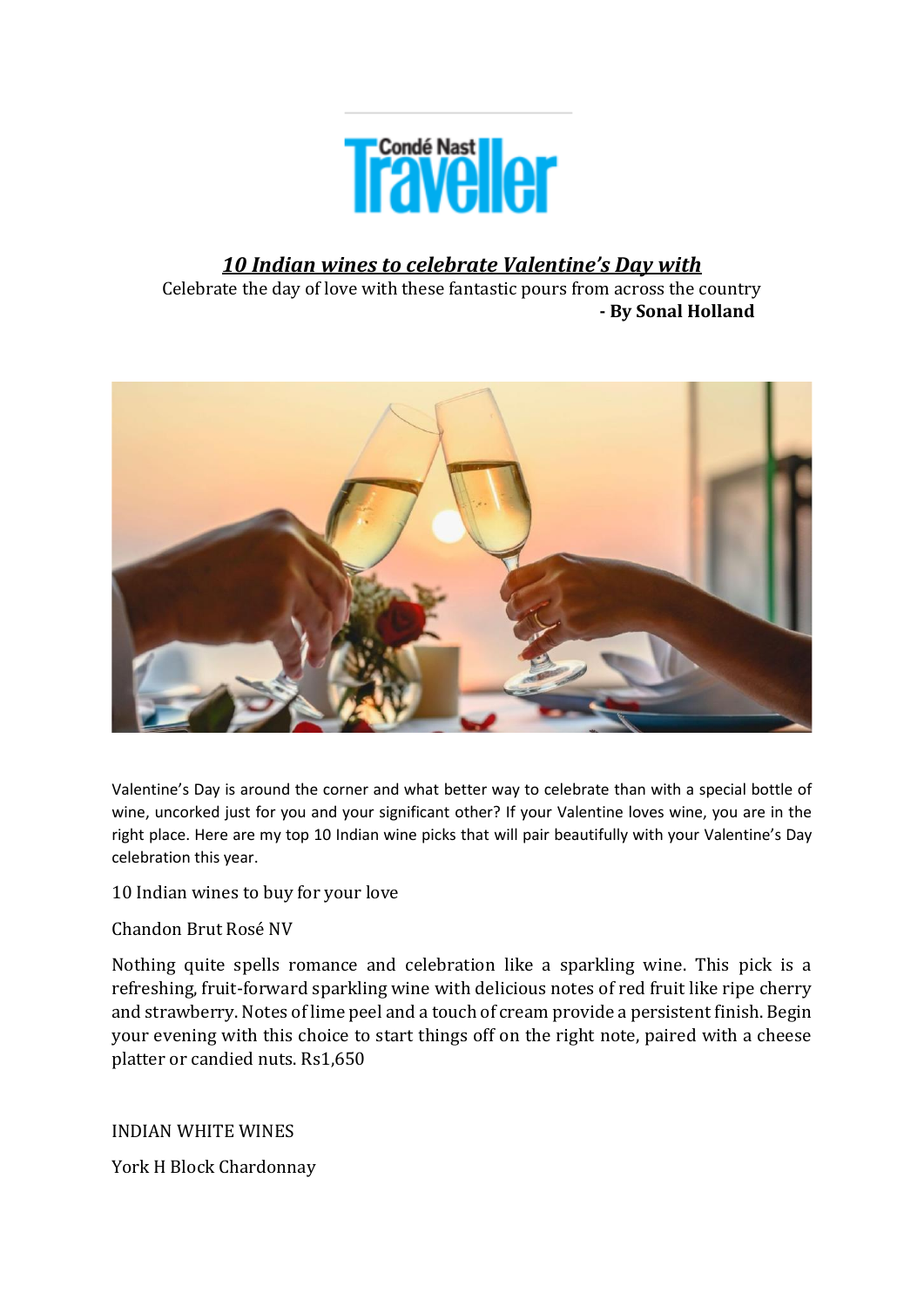This wine is among the best Chardonnays available in India. It is known for its balance, subtlety and a certain complexity, thanks to the six months' ageing process it goes through, in French oak. You will enjoy this bottle's lemon and citrus notes with crisp acidity, and the buttery finish that Chardonnay grapes are known for. You can pair this wine with light starters like cheese-based salads, or a salmon dish. Rs950

## Fratelli J'noon White

J'noon is one of India's finest wines, best suited for special occasions. This white is a blend of 60% Chardonnay and 40% Sauvignon Blanc. It exudes classic Chardonnay characteristics of green apple, white pear and stone fruit, together with fresher, more vibrant lime, lemongrass and herbaceous characteristic of the Sauvignon Blanc. The oak ageing the wine goes through has imparted sweet woody notes and a creamy texture. Go all out with food pairings with this wine, like lobster, Peking duck, or even aphrodisiacal oysters – if you can find them! Rs2,500

### The Source Sauvignon Blanc Reserve

This wine is for people who prefer unconventional Sauvignon Blanc styles. It's an elegant and sophisticated choice from Sula's premium selection. Bright and fresh, it has an impressive complexity that unfolds on the nose and palate, with stone fruit, and tropical fruit notes such as peach and melons, which give way to lychee and mangoes and oak notes. If you're serving an Indian meal for Valentine's Day, choose dishes like palak paneer, reshmi kebabs, or prawns in butter garlic to pair with this wine. Rs725

### Reveilo Late Harvest Chenin Blanc

Valentine's Day would not be complete without dessert and dessert is not complete without a wine to match! This wine is a perfect pick to end a meal, especially loved by the sweet-toothed. It has a rich golden colour with aromas of raisin, figs, honey and undertones of almonds. Pair it with a range of goodies, from gulab jamun to cheesecake or even crème brûlée. Rs895

#### INDIAN RED WINES

#### Grover Zampa Chêne

This is a boisterous red wine and is a signature blend of Tempranillo and Shiraz. The wine has many layers of flavours, including ripe plum and blackcurrant notes, as well as chocolate and sweet spices. This bold wine has been aged for 15 months in French Oak, and can pair with robust dishes like steak, burgers, rogan josh, and other hearty choices. Rs2,100